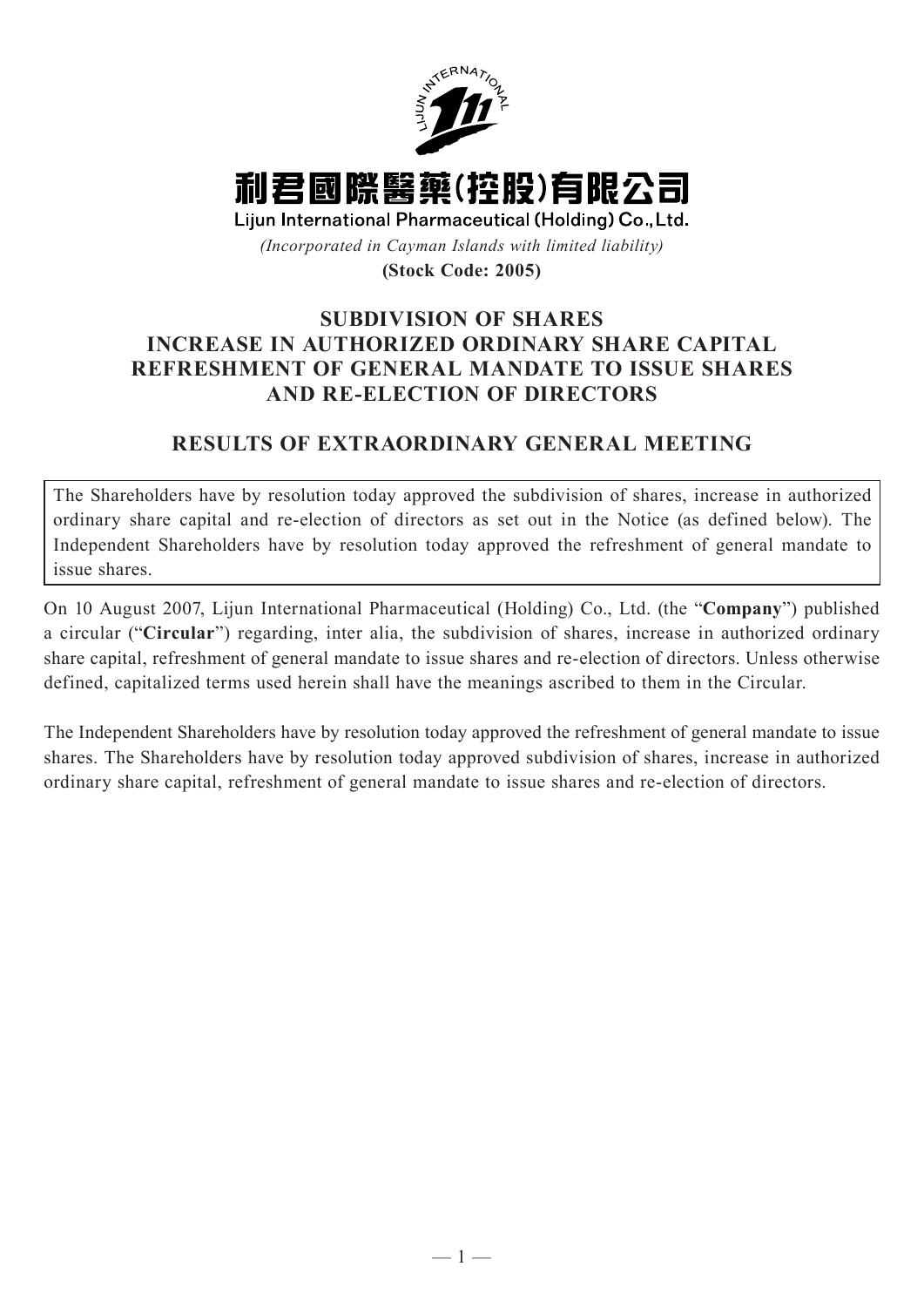## **RESULTS OF EGM**

The poll results in respect of the ordinary resolutions ("**Ordinary Resolutions**") nos. 3 and 4 (as set out in the notice of the EGM dated 10 August 2007 ("**Notice**")) proposed at the EGM held on 28 August 2007 were as follows:

|                  | <b>Ordinary Resolutions (summarised)</b>                                                                                                                                             | No. of votes cast and<br>approximate percentage of<br>total number of votes cast |                           |
|------------------|--------------------------------------------------------------------------------------------------------------------------------------------------------------------------------------|----------------------------------------------------------------------------------|---------------------------|
|                  |                                                                                                                                                                                      | For                                                                              | <b>Against</b>            |
| $\overline{3}$ . | Ordinary resolution to approve the refreshment of general mandate                                                                                                                    | 164,638,000                                                                      | $\theta$                  |
|                  | to Directors to issue new Shares, as set out in the Notice                                                                                                                           | $(100\%)$                                                                        | $(0\%)$                   |
| $\overline{4}$ . | Ordinary resolution to approve the refreshed general mandate<br>granted to the Directors to issue new Shares by adding the number<br>of Shares repurchased, as set out in the Notice | 164,638,000<br>$(100\%)$                                                         | $\overline{0}$<br>$(0\%)$ |

The Board is pleased to announce that the following ordinary resolutions nos. 1 to 2 and 5 to 9, as set out in the Notice, were duly passed at the EGM:

- 1. Ordinary resolution to approve the Share Subdivision, as set out in the Notice
- 2. Ordinary resolution to approve the increase in authorized ordinary share capital, as set out in the Notice
- 5. Ordinary resolution to re-elect Mr. Qu Jiguang as an executive Director, as set out in the Notice
- 6. Ordinary resolution to re-elect Mr. Duan Wei as an executive Director, as set out in the Notice
- 7. Ordinary resolution to re-elect Mr. Wang Zhizhong as an executive Director, as set out in the Notice
- 8. Ordinary resolution to re-elect Ms. Zhang Guifu as an executive Director, as set out in the Notice
- 9. Ordinary resolution to re-elect Mr. Wang Yibing as an independent non-executive Director, as set out in the Notice

Please refer to the Notice for full version of the Ordinary Resolutions.

As at the date of the EGM, the issued share capital of the Company was 401,480,134 Shares.

The total number of Shares entitling the Independent Shareholders to attend and vote for or against the Ordinary Resolutions nos. 3 and 4 at the EGM was 271,143,134 Shares, representing 67.5% of the total issued share capital of the Company.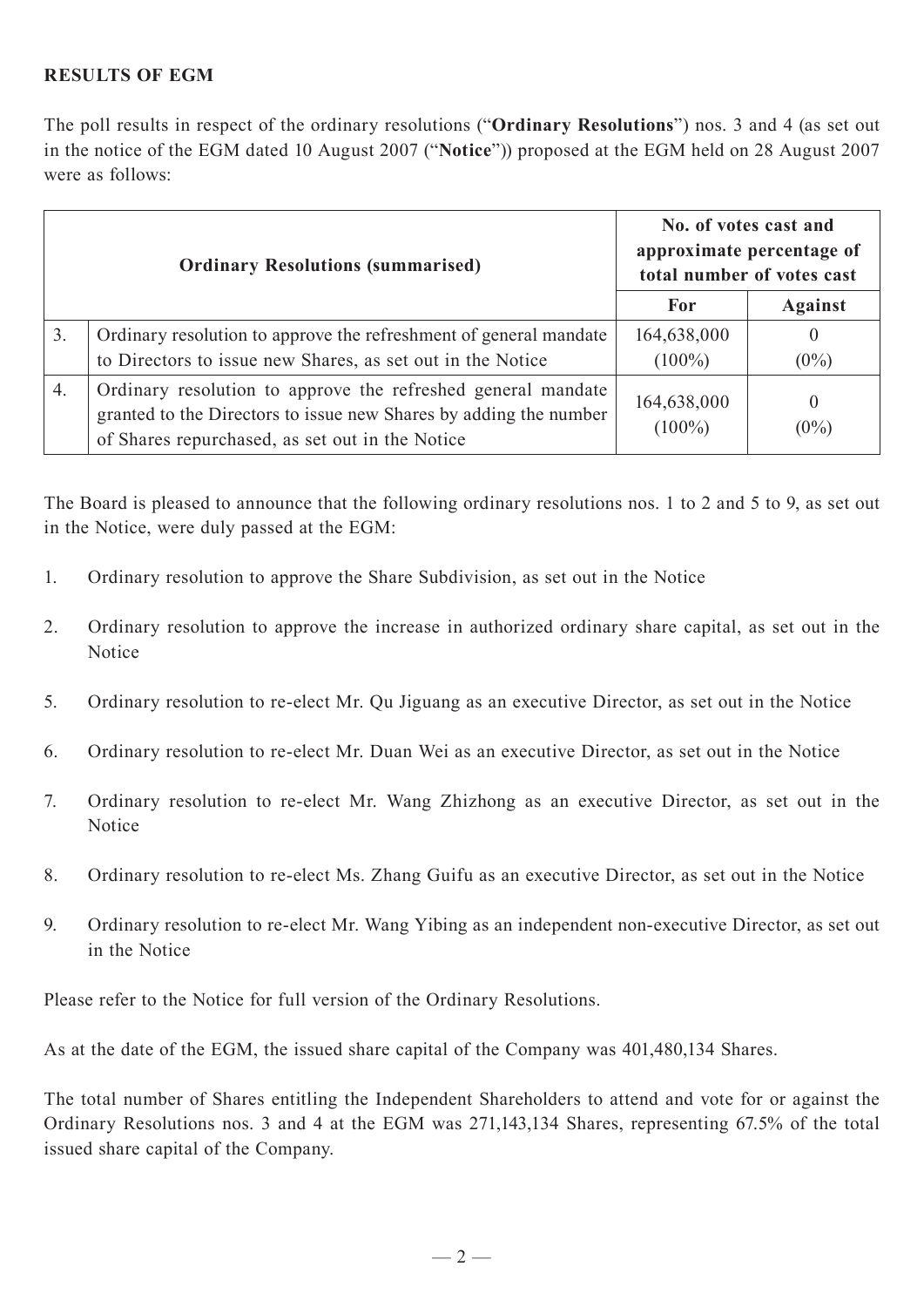It was stated in the Circular that pursuant to Rule 13.39 of the Listing Rules, the Refreshed General Mandate requires the approval of the Independent Shareholders by poll at the EGM at which any of the controlling Shareholders and their Associates, or, where there are no controlling Shareholders, the Directors (excluding the independent non-executive Directors) and the chief executive of the Company and their respective Associates shall abstain from voting in favour of the Refreshed General Mandate at the EGM. As Prime United Industries Limited and Bondwide Trading Limited are the controlling Shareholders, which beneficially respectively owns 123,984,000 shares (approximately 30.9% of the issued share capital of the Company) and 1,197,000 shares (approximately 0.3% of the issued share capital of the Company) as at the date of the announcement , Prime United Industries Limited and Bondwide Trading Limited and their Associate, namely, Success Manage International Limited, which held 5,156,000 shares (approximately 1.3% of the issued share capital of the Company) are required to abstain from voting in favour of the resolutions to be proposed at the EGM in respect of the revocation of the General Mandate and the approval of the Refreshed General Mandate. The Board confirmed that Prime United Industries Limited, Bondwide Trading Limited and Success Manage International Limited, which held 123,984,000 shares (approximately 30.9% of the issued share capital of the Company), 1,197,000 shares (approximately 0.3% of the issued share capital of the Company) and 5,156,000 shares (approximately 1.3% of the issued share capital of the Company) respectively as at the date of the EGM, had abstained from voting on Ordinary Resolutions nos. 3 and 4 above at the EGM.

The Directors have received no indication from any Shareholder that they intended to vote against the relevant resolutions. There were no Shares entitled the Shareholders to attend and vote only against the relevant resolutions.

Computershare Hong Kong Investor Services Limited, the Hong Kong branch share registrar and transfer office of the Company, acted as scrutineers for the poll at the EGM.

## **ADJUSTMENT TO BONDS**

The Share Division has led to adjustment to the Conversion Price and number of shares to be issued upon conversion of Bonds. Every ordinary share of the Company in par value of HK\$0.10 has been subdivided into 5 shares with par value of HK\$0.02 each. Effective from 29 August 2007, the Conversion Price will be adjusted from HK\$4.15 to HK\$0.83. As at the date of this announcement the principal amount of Bonds convertible into Shares is RMB156,000,000 and such Bonds, if fully converted, are convertible into 191,126,417 Subdivided Shares.

Details of the trading arrangements for the Subdivided Shares, the change in board lot size and the exchange of share certificates of the Company are set forth in the Circular. Any enquiries in relation to the exchange of share certificates of the Company can be made to the share registrar of the Company, Computershare Hong Kong Investor Services Limited at Rooms 1806-7, 18th Floor, Hopewell Centre, 183 Queen's Road East, Wanchai, Hong Kong.

> By order of the Board **Lijun International Pharmaceutical (Holding) Co., Ltd. Wu Qin** *Chairman*